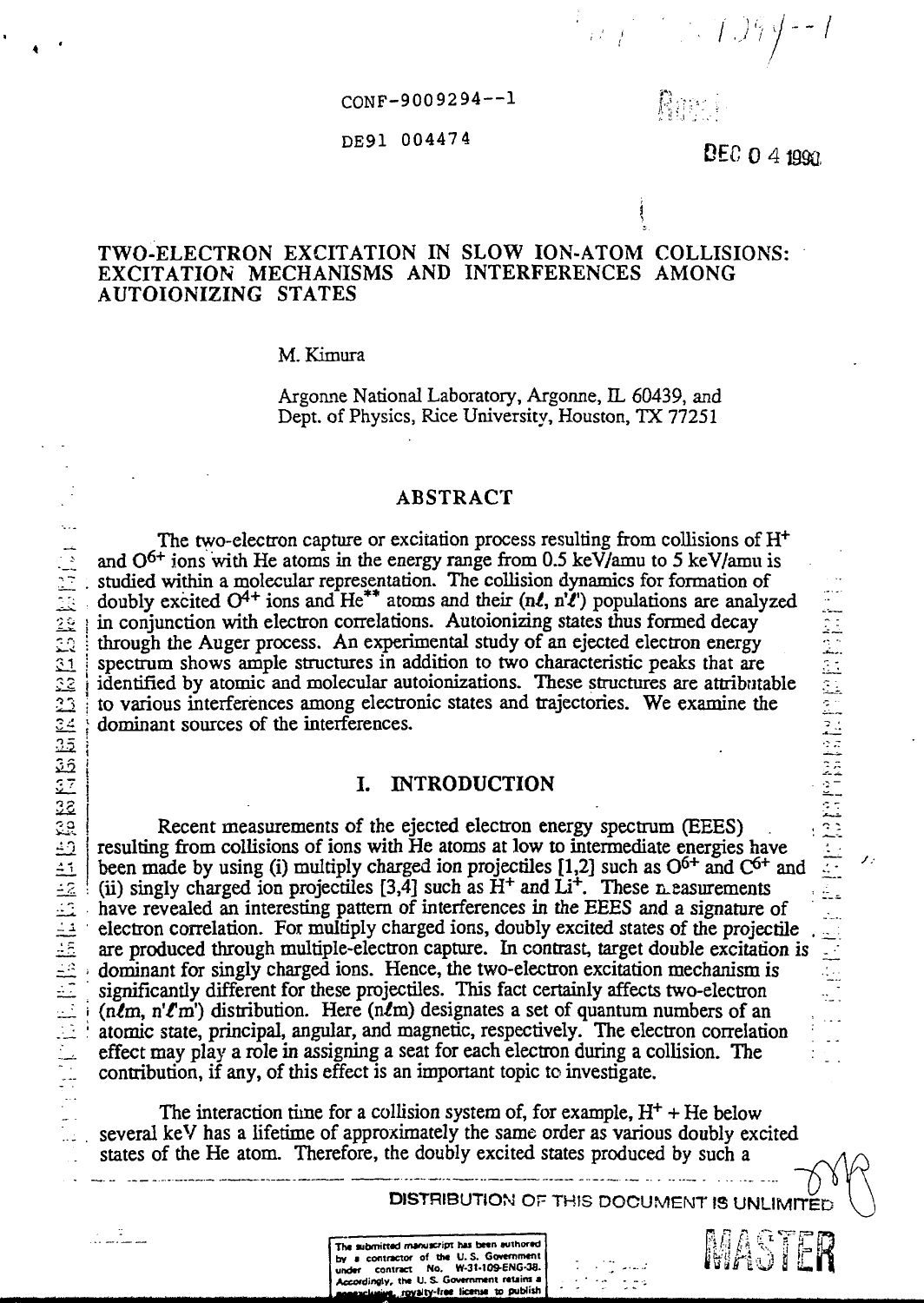collision decay through the Auger process by ejecting a continuum electron while the projectile is still near. Hence, the ejected electron feels all interactions from a colliding system, including electron-electron interaction, and is influenced by Coulomb interaction of the projectile or by postcollision interactions (PCI). Consequently, the energy and angular distributions of the ejected electron are broadened and shifted and show a variety of structures that are due to interferences arising from various sources.

**In this report, we** summarize our current understanding of two-electron excitation **dynamics** and the origins **of** structures seen **in the EEES that result** from **collisions of multiply and** singly charged ions with **He** atoms in **the** energy regions **from 0.5 keV/amu to 5 keV/amu.**

# **H. TOOLS FOR ANALYSIS**

**A molecular orbital (MO) expansion method [5] wit iin a semiclassical representation is considered to be one of the most appropriate treatments for the collisions considered here. Therefore, we adopted the method for systematic analysis and understanding of the experimental results. Minimal information about the method that is necessary for later discussions is provided here. Readers can find a more comprehensive description elsewhere [5].**

#### **A. Molecular States**

**1, Discrete states. A two-electron configuration interaction (CI) method modified by the inclusion of a pseudopotential was used to obtain discrete molecular states including doubly excited states. Slater-type orbitals were used to construct basis sets. The typical number of configurations for a two-electron system in the present calculation ranges from 150 to 250.**

**2. Continuum states. The continuum state was obtained by numerically solving the Hartree-Fock (HF; exact static-exchange) approximation for elastic electron scattering from the molecular ion. Autoionization rates based on the staticexchange HF approximation and Coulomb wavefunctions are in good accord if the same molecular ion potential is used** *[6].* **Hence, the Coulomb continuum state was also employed in the present study.**

こうしん かいこうしょう かんこうしょう

#### **B. Scattering Dynamics**

**1. Coupled equations. The total scattering wavefunction is expanded in terms of discrete and continuum states as**

$$
\psi(\vec{r},t) = \sum_{i} \mathbf{a}_{i}(t) \phi_{i}^{M0}(\vec{r},\vec{R}) \mathbf{F}_{i}(\vec{r},\vec{R},t) + \sum_{\ell m} \int d\varepsilon \mathbf{b}_{\alpha\ell m}(t) \phi_{\varepsilon\ell m}^{M0}(\vec{r},\vec{R}) \mathbf{F}_{\varepsilon}(\vec{r},\vec{R},t), \qquad (1)
$$

where  $\phi_i^{\text{mu}}(\mathbf{r},\mathbf{R})$  represents discrete or continuum molecular electronic wavefunctions with a representative set of quantum designation j, and  $F_1(\vec{r},R,t)$  contains all phase **factors as well as electron translation factors (ETFs) [5]. The first term of Eq. (1) represents a set of discrete states and the second a set of continuum states. The integral over the ejected electron energy e in the second term is evaluated by discrete sampling at a variety of discrete energies (by discretization). Substituting Eq. (1)**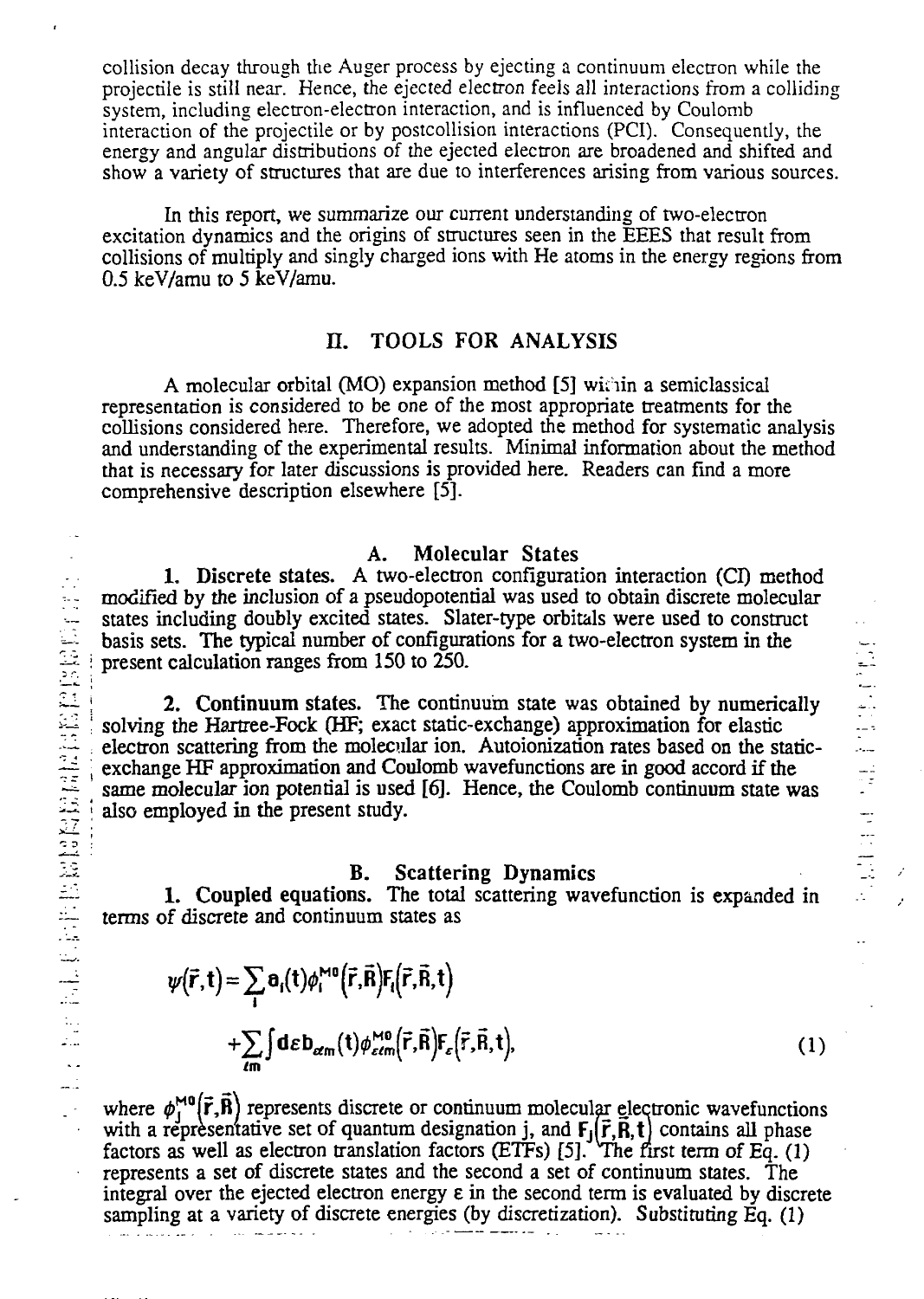into the time-dependent Schrödinger equation with assumption of a well-defined trajectory for heavy particle motion [5] gives a set of first-order, time-dependent coupled equations,

$$
\begin{bmatrix} \dot{\mathbf{e}}_1 \\ \dot{\mathbf{b}}_{\varepsilon\ell m} \end{bmatrix} = \sum_{\mathbf{j}, \mathbf{r}\ell m} \begin{bmatrix} \mathbf{U}_{\mathbf{i},\mathbf{j}} & \mathbf{U}_{\mathbf{i},\varepsilon'\ell'm} \\ \mathbf{U}_{\varepsilon\ell m,\mathbf{j}} & \mathbf{U}_{\varepsilon\ell m,\varepsilon'\ell'm'} \end{bmatrix} \begin{bmatrix} \mathbf{a}_\mathbf{j} \\ \mathbf{b}_{\varepsilon'\ell m'} \end{bmatrix},
$$
\n(2)

where  $V_{i,j}$ ,  $V_{i,\varepsilon'\ell'm'}$ , and  $V_{\varepsilon\ell'm,\varepsilon'\ell'm'}$  represent discrete-discrete, discrete-continuum, and continuum-continuum couplings, respectively, and are given in general form as

$$
\mathbf{U}_{kn} = \left\langle \mathbf{k} \middle| \mathbf{H}_{e\ell} - \mathbf{i} \frac{\partial}{\partial t} \middle| \mathbf{n} \right\rangle. \tag{3}
$$

and  $\frac{1}{24}$  denote the electronic Hamiltonian and nuclear momentum, respectively.  $|k\rangle$  is the  $k^{th}$  molecular state.

### **2. Dynamical couplings**

**a. discrete-discrete couplings.** Nonadiabatic couplings arising from nuclear motion [the second term in Eq. (3)] cause electronic transitions of the colliding system. These nonadiabatic couplings can be separated into two different contributions, namely radial and angular (rotational) couplings depending on the nuclear motion,

$$
\mathbf{U}_{ij} = \dot{\mathbf{R}} \left\langle \mathbf{i} \middle| - \mathbf{i} \frac{\partial}{\partial \mathbf{R}} \middle| \mathbf{j} \right\rangle + \dot{\vartheta} \left\langle \mathbf{i} \middle| \mathbf{i} \mathbf{L}_{\mathbf{y}} \middle| \mathbf{j} \right\rangle + \text{ (ETF terms)}.
$$
 (4)

Here R and  $\dot{v}$  represent radial and angular velocities, respectively, and iL<sub>v</sub> is the electronic orbital angular momentum component perpendicular to the collision plane. As is frequently discussed [7], the nonadiabatic couplings have inherent defects that cause serious problems in the scattering equation. The ETFs correct those defects by satisfying correct scattering boundary conditions.

**b. discrete-continuum couplings.** Phenomenologically, the possibility of transitions to the ionized continuum can be described by a complex optical potential. The imaginary part of the potential gives rise to the absorption of the initial atoms, i.e., ionization. This imaginary part represents the autoionization width [the first term in Eq. (3)] and can be approximated by

$$
\Gamma(\mathbf{R}) = 2\pi \sum_{\ell m} \left| \left\langle \mathcal{B} \phi_j^{\text{BB}^*} \left( \vec{r}, \vec{R} \right) \varphi_{\ell \ell m}^{\text{e}^-} | H_{\text{e}\ell} | \phi_l^{\text{BB}^*} \left( \vec{r}, \vec{R} \right) \right\rangle \right|^2 \rho_{\text{e}}, \tag{5}
$$

where  $\phi_1^{\text{BB}}$  and  $\phi_1^{\text{BB}}$   $\phi_{\text{cdm}}^{\text{e}}$  represent a doubly excited autoionizing state and ionized state, respectively, and are assumed to be orthogonal.  $\rho_{\varepsilon}$  is the density of the state, and  $\mathscr B$  is the antisymmetrizer.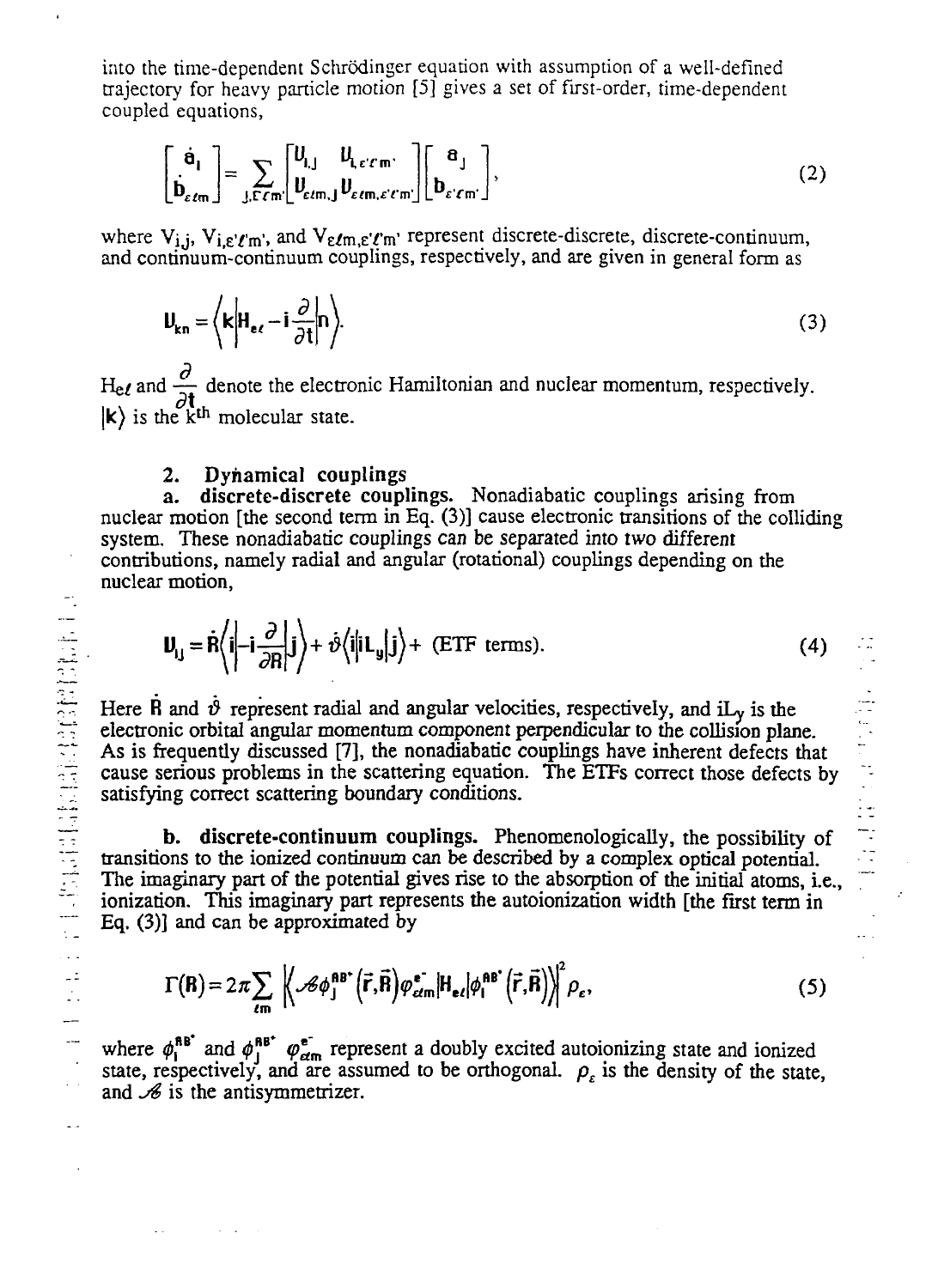## III. REPRESENTATIVE CASES

# A. Excitation Mechanism

As discussed, the two-electron excitation mechanisms for the multiply charged ion and the singly charged ion projectile are significantly different. It is convenient to discuss them separately.

1. Multiply charged ions -- He. Figure 1 illustrates typical adiabatic potentials for this case for the  $C^{4+}$  + He system as an example. Important characteristics of the potentials are the following: (i) closely lying single-electron and double-electron capture states, (ii) a strong mixing of states of higher  $M<sub>I</sub>$  because of a large n-manifold contribution to capture, and (iii) a series of narrow avoided crossings between the initial channel and the electron capture states with large (n, *I)* values. These features clearly indicate that electron capture proceeds by both single and double capture processes through a combination of successive radial and rotational couplings leading to high  $(n\ell m)$  states. For a flux exit from the initial channel, the position of the avoided crossing and the corresponding energy splitting (the reaction window) primarily govern the electron capture dynamics, mainly through a strong radial coupling. On the outgoing paths of collisions, flux redistribution takes place  $\mathcal{L} \in \mathbb{R}^n$ within the same n-manifold, populating higher *l* and m states as a result of strong rotational coupling.

> 管理  $\vec{\mathbb{C}}$

Manualism

 $\frac{1}{2}$ 

 $\frac{1}{2}$ dd.

Ŀ.



Fig. 1. Adiabatic potentials for  $C^{4+}$  + He system.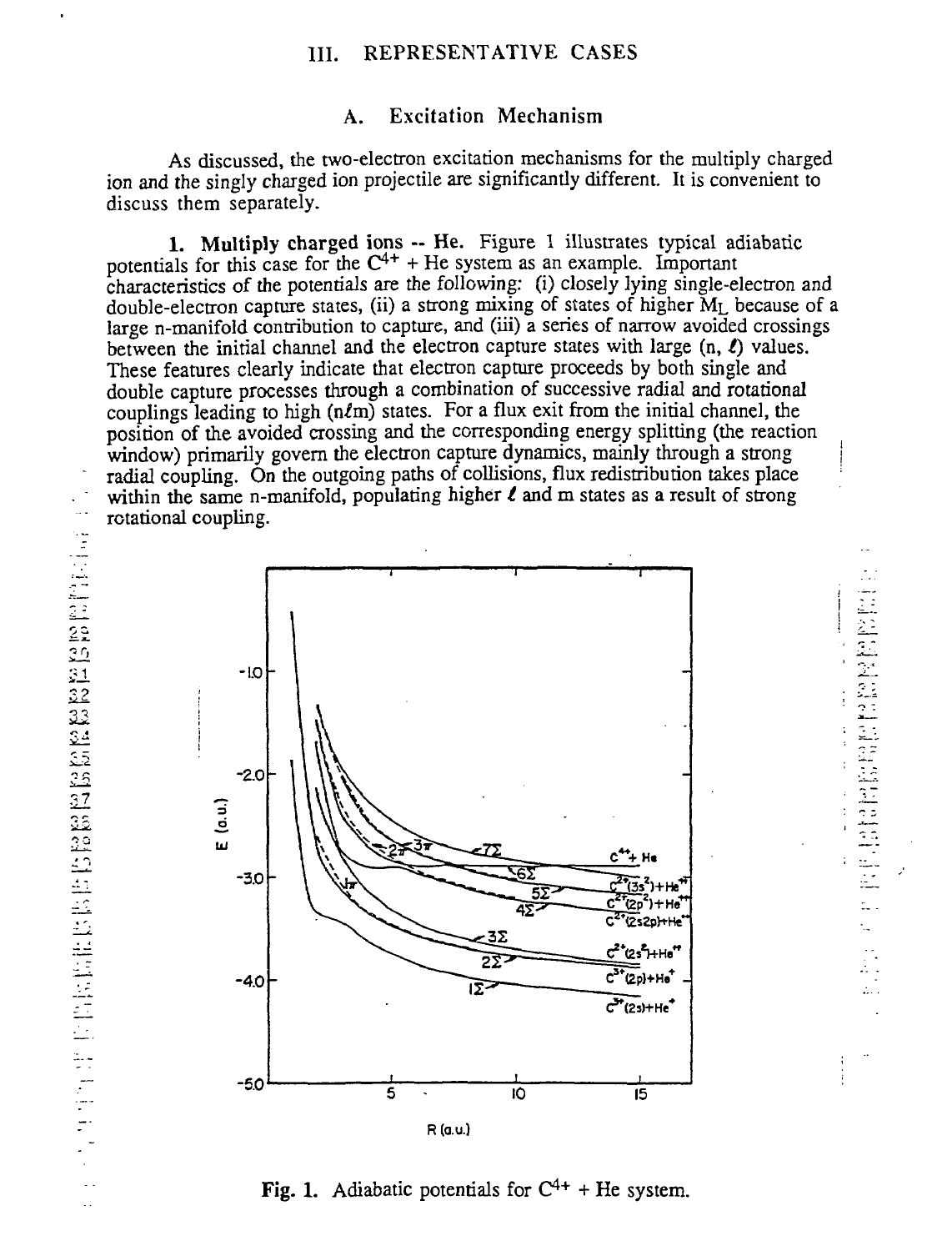A recent experiment [8] by Stolterfoht et al. produced evidence of an electron correlation effect for two-electron capture. The authors observed Coster-Kronig electrons [one electron in a low-n  $(\equiv 3)$  manifold and another in a high-n ( $\geq 6$ ) manifold] along with the usual LMM Auger electrons ( $n\ell$ ,  $n\ell'$ ) in  $O^{6+}$  + He collisions at E = 60 keV. This experiment may shed some light on electron correlation during a collision (dynamical electron correlation). Figures 2 and 3 display recent theoretical results obtained by using the MO treatment [9] for n and m distributions for the  $O^{6+}$  + He collision system at 60 keV along with the measured data of Stolterfoht et al. [8]. As suggested at the beginning of this section, the population of the m-distribution covers a wide range of m values with a peak at  $m=2,3$ . This is a direct consequence of strong mixing of the flux within n-manifold through long-range rotational coupling at the outer part of the collision. The trend of the n-distribution can be interpreted by using the argument of a reaction window. Although the  $(n=2, n'=12)$  manifold crosses the initial channel at larger R (internuclear separation) than does the  $(n=2, n'=6)$  manifold, the crossing of the latter is more effective for electron capture and results in a larger population for the  $(n=2, n'=6)$  manifold. For the dynamical electron correlation the effect is rather difficult to identify because the transitions to both the Coster-Kronig and LMM Auger levels are due to "conventional" curve crossings in the MO study. More extensive and systematic studies on the topic would certainly provide a more detailed understanding of underlying collision physics.

**2.** Singly charged ions -- He. Figure 4 depicts a typical example of adiabatic potentials for a singly charged ion, with the  $H^+$  + He system as an example. In contrast to the previous case, all doubly excited states arise solely from the target He atom. Furthermore, no apparent avoided crossings exist, at least among low-lying single-electron excitation/capture states. All doubly excited states of He lie above and well separated from the single-electron channels. Hence, this case requires a ladder-climbing mechanism for electrons to be promoted to doubly excited states from the ground level. In such a mechanism, a strong rotational coupling at the united-atom limit  $(R=0)$  usually plays a key role in the electron promotion. For example, Fig. 4 shows that subsequent two-step rotational couplings proceed by flux promotion from

 $\frac{1}{1}$ 

..±



**Fig.** 2. n distribution in  $O^{6+}$  + He collisions at 60 keV. Left panel: theory Right panel: experiment (Ref. 8)

 $\bar{\psi}$  ,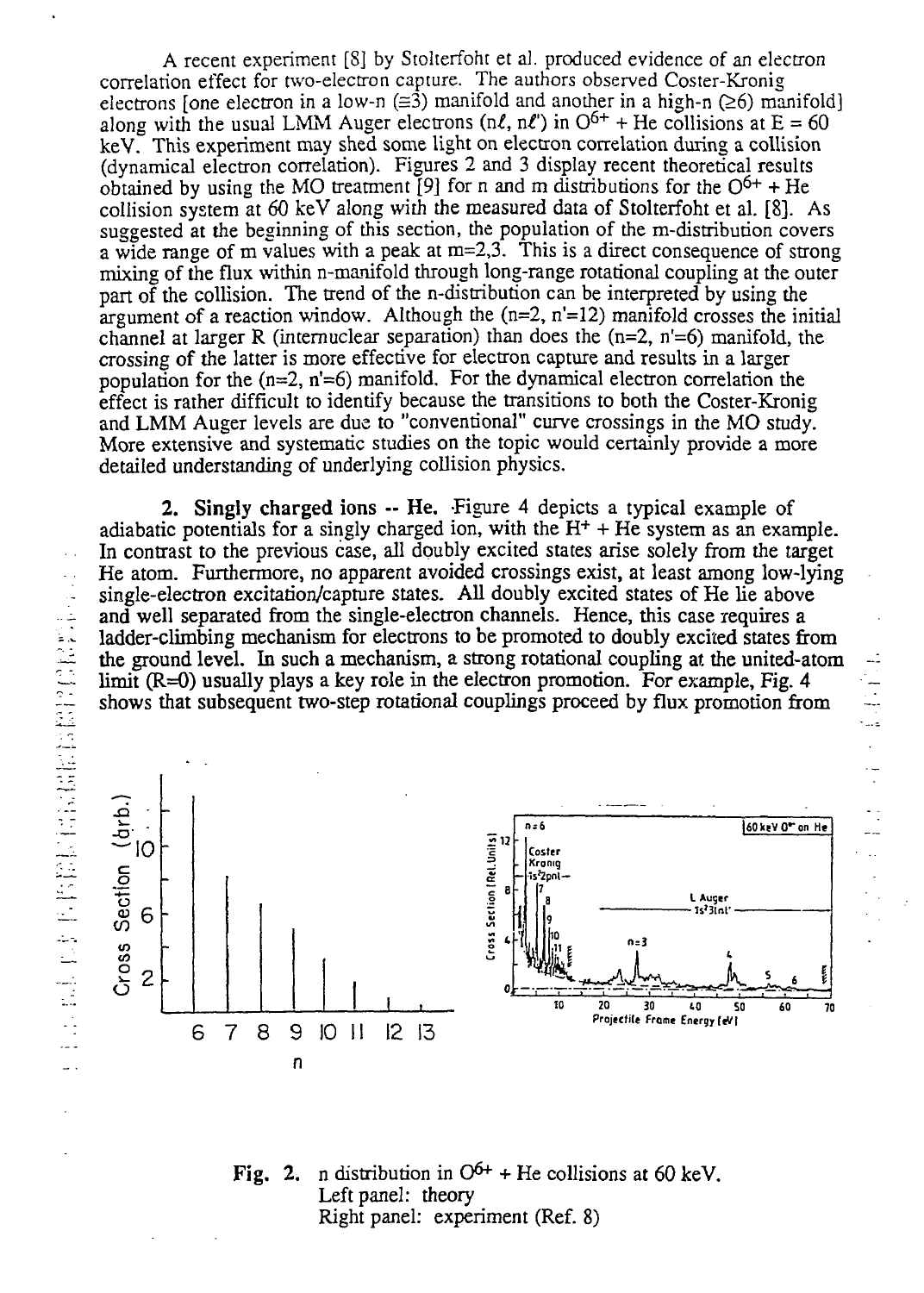

Fig.3. m distribution in  $O^{6+}$  + He collisions at 60 keV. Left panel: theory Right panel: experiment

the ground  $H^+$  + He state to the single-excitation  $H^+$  + He(1s2p) state and to the double-excitation  $H^+$  + He(2p<sup>2 1</sup>D) state. In addition, Demkov-type radial coupling plays another role in flux promotion between states with the same symmetry. Demkov coupling is partly responsible for production of the  $He(2s^2<sup>1</sup>S)$  state through weak radial coupling directly from the ground state. As Fig. 4 shows, doubly excited states, unlike low-lying states, are densely packed within a narrow energy band with ample sharp avoided crossings in a wide range of R values, and vigorous flux exchange among them can be expected in both incoming and outgoing collision paths. This may cause some interference patterns in the EEES, as we will see in the next section.

### B. Ejected Electron Energy Spectrum

Doubly excited states decay through the Auger process by emitting a continuum electron. Interference arising from flux exchange among states and trajectory effects is expected to affect energy and angular distributions of the continuum electron, causing structures in the EEES. Analysis of these structures deepens our understanding of collision dynamics and atomic/molecular structure.

Inspection of the potentials for the  $H<sup>+</sup> + He$  system in Fig. 4 indicates possible sources of interference that should be examined [10]. These sources are the interferences between (i) M<sub>L</sub> states in a single (nl, n'l') manifold, (ii) nearby autoionizing states (doubly excited He channels and Penning channels), (iii) different atoms in a symmetric system, (iv) direct ionization and autoionization, (v) autoionization in incoming and outgoing parts of a collision, (vi) different paths, and (vii) different locations on a single path with the same ejected electron energy. Sources (v)-(vii) lead to interferences because the phase factors evolve differently in time, at different R values. In addition, experimental evidence has been a reported for interaction between an electron ejected by the Penning process and the nuclear motion of a residual molecular ion [11]. The interference was caused by an exchange of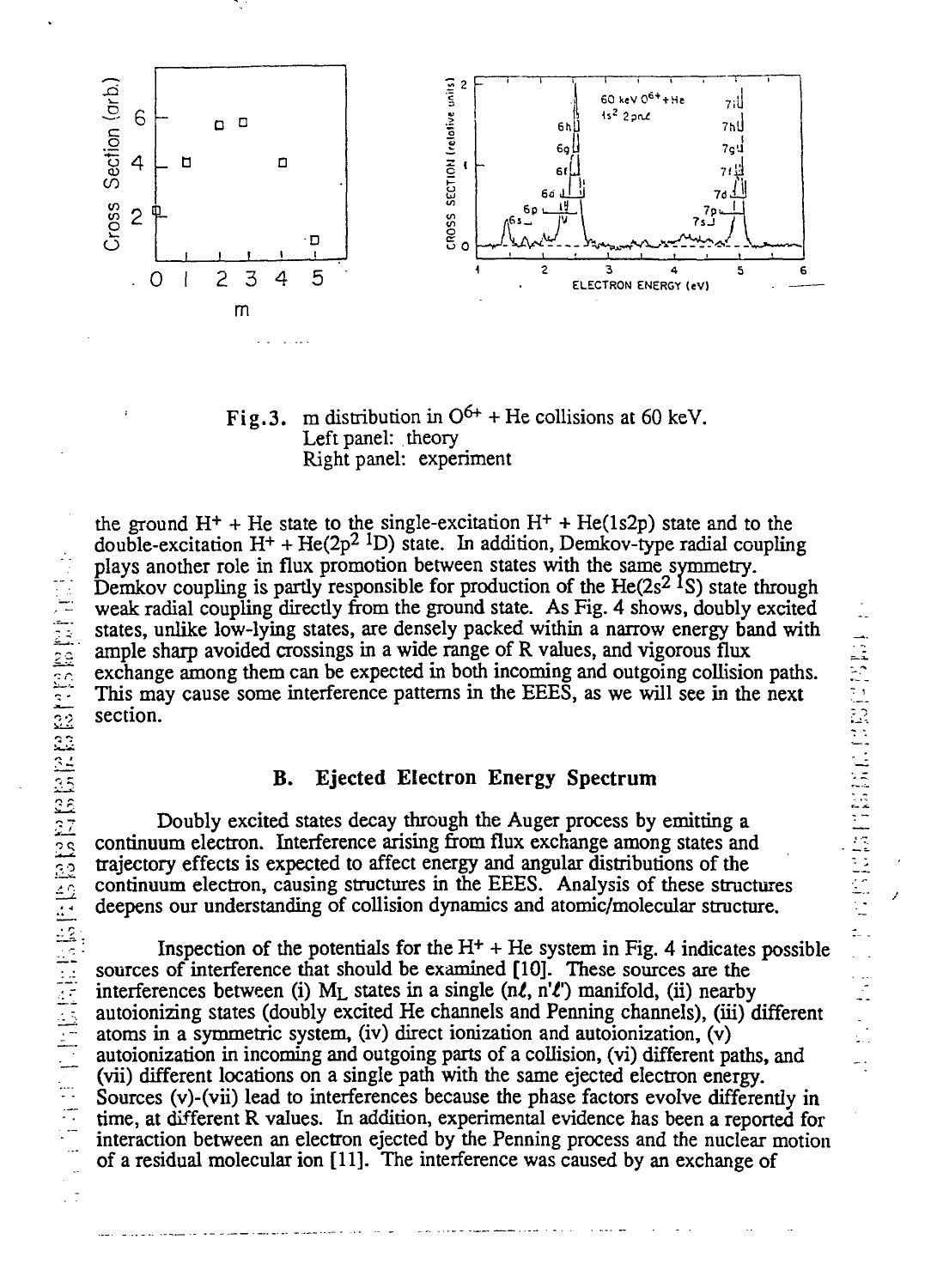

Fig. 4. Adiabatic potentials for  $H<sup>+</sup> + He$  system.

angular momentum in the high-meV collision regime. However, in the present study, we excluded this possibility because the energy region of our interest is far higher than that of the experiment. We also neglected (iii) because our test system is not symmetric. We examined possible sources (i)-(vii), with the exception of (iii), and their relative importance.

Figure 5 shows the EEES obtained by fully accounting for (i)-(vii). The general features of the EEES are (i) the dominant peaks at  $\epsilon = 35$  eV and 33 eV that are due to atomic autoionization (AAI) of the He atom, (ii) the broad peak between 33 eV and 35 eV that is due to molecular autoionization (MAI) from the HHe<sup>+</sup> quasimolecule, and (iii) the PCI effect and the Doppler shift on the lower energy side. Helium doubly excited states for  $2s^2$  <sup>1</sup>S,  $2p^2$  <sup>1</sup>D, and  $2s2p$  <sup>1</sup>P are considered to be the prime channels for excitation. Their nominal energies are 33.2 eV, 35.30 eV, and 35.54 eV, respectively, and their lifetimes [12] are known to be in the ranges of  $4 \times 10^{-15}$ sec,  $9 \times 10^{-15}$  sec, and  $15 \times 10^{-15}$  sec, respectively. Hence, at the higher energy end of the present study, a combination of  $2s2p$  <sup>1</sup>P and  $2p^2$  <sup>1</sup>D autoionizing states is primarily responsible for the AAI peak. The  $2s^2$  <sup>1</sup>S state with the PCI effect and the Doppler shift tailing from two levels above cause the broad MAI peak. As the energy decreases, one would expect the AAI peak to decrease and merge with the MAI peak to form a broad peak with abundant structures. The transition probability,  $I_{fi}$ , for autoionization is described in a coherent sum of amplitudes, written in a simplified form as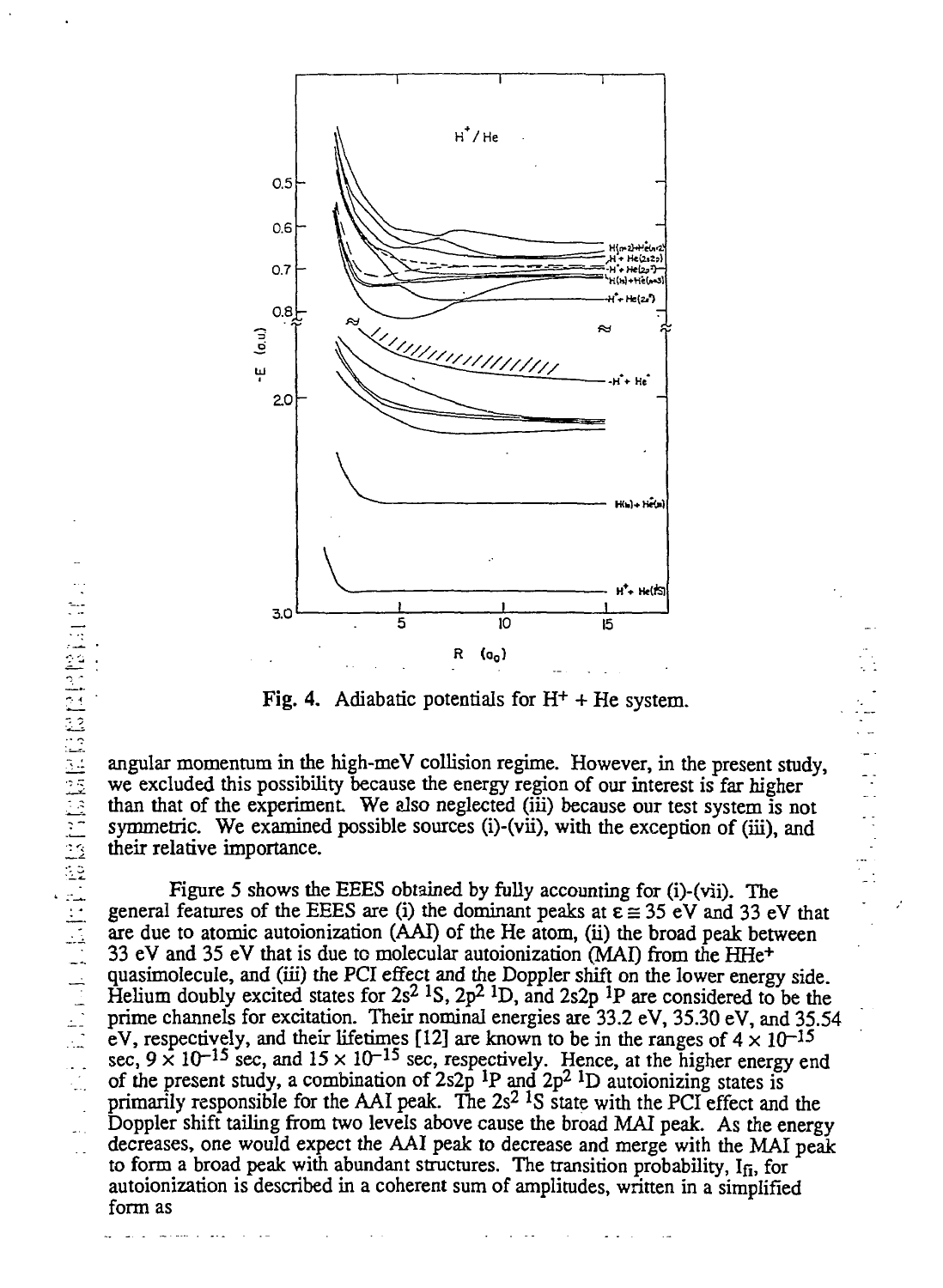

Fig. 5. The ejected electron energy spectrum resulting from  $H^+$  + He collisions at 0.8 keV.

$$
I_n \alpha \big| \Sigma_L \mathsf{R}_L(t) g_{\mathsf{PCI}}(\varepsilon_L, \varepsilon, 0) U_{\alpha} \mathsf{Y}_L(\Omega) \big|^2, \tag{6}
$$

where  $A_L(t)$  describes the transition amplitude for forming a doubly excited state with the representative quantum state L of the He atom, and  $s_{\text{PCT}}$  ( $\varepsilon_L$ ,  $\varepsilon$ , D) represents the PCI effect that describes the energy shift of an ejected electron from the nominal energy  $\varepsilon_L$  to  $\varepsilon$  and the Doppler shift D caused by the moving, doubly excited He atom. The term V<sub>ed</sub> represents the coupling matrix element between the autoionizing state and the ionized state (the HHe<sup>2+</sup> core + one free electron), and  $Y_L(\Omega)$  denotes all angular components of the ejected electron. Equation (6) qualitatively predicts that the various types of interferences in the EEES for the present collision system originate in the sources summarized as (i)-(vii) above.

The small structures *seen* between and on the AAI and MAI peaks are due to the causes discussed above. These causes were found to be more sensitive to the autoionization collision energy and impact parameter than to the collision energy and impact parameter for discrete transitions. However, at the lower end of the energy studied (0.5 keV), sources (ii), (vi), and (vii) appear to be dominant contributors to the structures in the EEES.

#### IV. CONCLUDING REMARKS

The study of formation and decay of doubly excited states resulting from ionatom collisions has been one of the central subjects in atomic physics in the past few years because several types of accurate coincident measurements have become possible. Understanding the results require a wide knowledge not only of collision dynamics, but also of atomic structures. Unfortunately, theoretical attempts to solve the problem lag behind experimental attempts mainly because of the involvement of electronic continuum states in the theory. Only recently have some preliminary attempts at analysis been made. The present results, based on a calculation with a